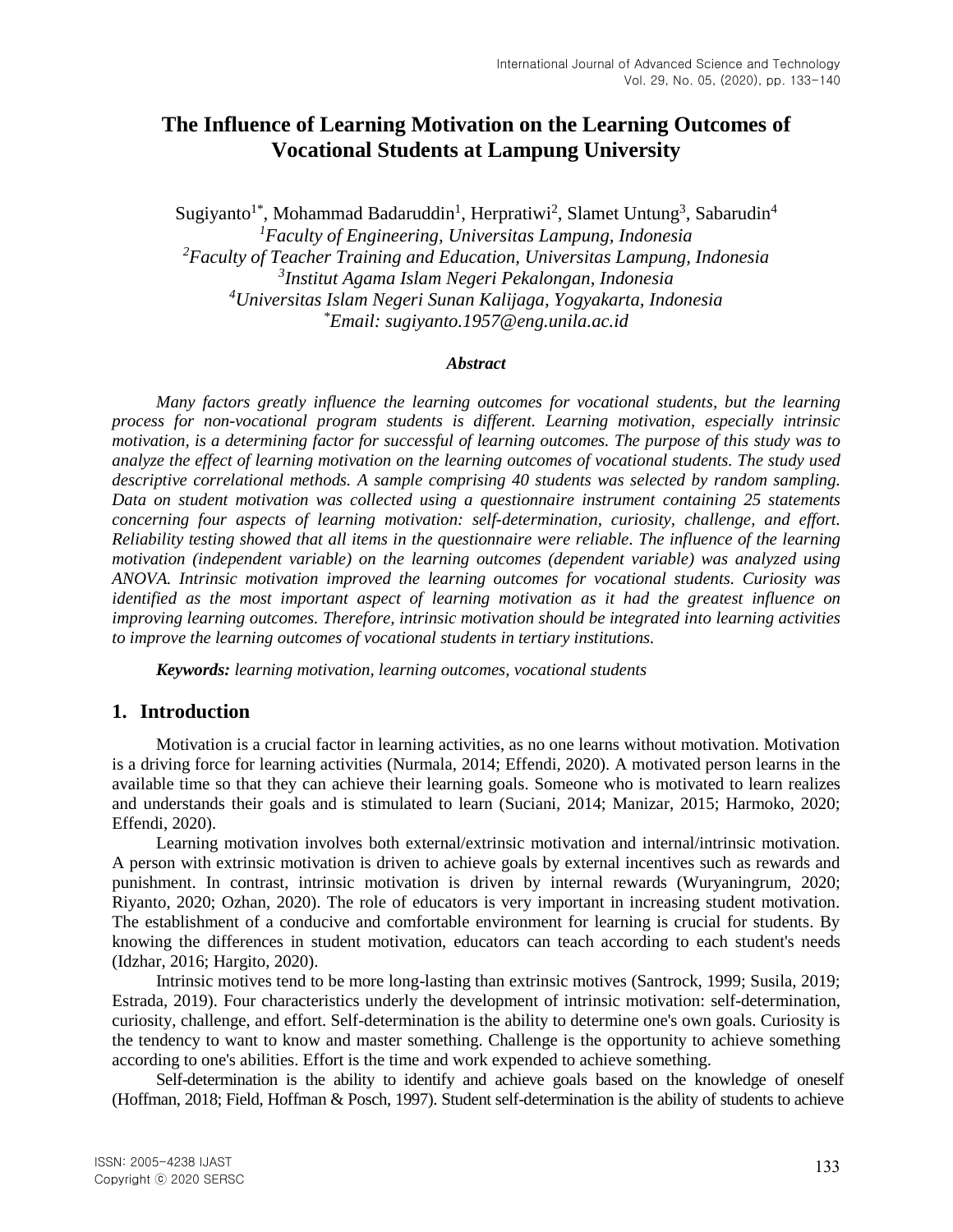academic, personal, social, and career goals. Students, as social individuals, have a desire to achieve their goals. Student learning outcomes can be achieved through a high GPA. Therefore, the students' self-determination is related to their future. Student awareness of life's goals is a process in various aspects, which would lead to the goal achievements.

Curiosity is a strong desire to know or learn something. Curious people are those who always seek the truth based on cause and effect. Curiosity starts from the human mind, which demands to be satisfied by getting the correct answer to the observed object. Curiosity plays an important role in the achievement of learning outcomes and needs to be developed and encouraged. Curiosity is also an important feature of student motivation (Oudeyer, 2016; Haber, 2018). Learning motivation occurs when students have the opportunity to achieve learning outcomes in accordance with their abilities, expectations, and expertise.

Learning outcomes are determined by many factors, one of which is intrinsic motivation. In contrast, extrinsic motivation tends to be temporary. A person would lose learning motivation due to losing motivation (Santrock, 1999). It would then reduce perseverance in facing a challenge and unable to achieve all the learning goals.

Learning outcomes for vocational students are influenced by many factors but are especially affected by the learning process. Adesoji (2018) proposed that learning outcomes are behavioral (cognitive, affective and psychomotor) changes. Learning outcomes indicate the level of success achieved by students after participating in a learning activity. The level of success is determined through a scale of values in the form of letters, words or symbols (Fajri, 2016). Learning takes place throughout a person's lifetime, but the learning process is complex because many factors influence it. The learning outcomes can and cannot be observed or measured (Thang, 2019).

Vocational student learning takes place in classrooms, in face to face meetings with lecturers, and also in industry. Learning activities are different from non-vocational programs students. Therefore, this resulted in varied learning outcomes. Motivation helps to maintain and improve learning. Table 1 shows the learning outcomes for vocational students of the Mechanical Engineering Faculty, Lampung University during the odd semester.

|                     |                |       |       | Semester |                          |       |       |
|---------------------|----------------|-------|-------|----------|--------------------------|-------|-------|
| No                  |                |       |       | Ш        |                          |       |       |
|                     | <b>IPK</b>     | Total | $\%$  | Total    | $\%$                     | Total | %     |
| .,                  | $\geq$ 3.5-4.0 | 13    | 21.67 | 16       | 26.67                    | 21    | 35    |
| $\mathcal{D}$<br>۷. | $3 - 3.4$      | 41    | 68.33 | 33       | 55                       | 35    | 58.33 |
| 3.                  | $2.5 - 2.9$    | 6     | 10    |          | 18.33                    | 4     | 6.67  |
| 4.                  | $2.0 - 2.4$    | -     | ۰     |          | $\overline{\phantom{a}}$ |       |       |
|                     | Total          | 60    | 100   | 60       | 100                      | 60    | 100   |

**Table 1. Cumulative Achievement Index (GPA) of Vocational Students in the Odd Semester Academic Year 2019/2010**

Table 1 shows that the learning outcomes (measured by GPA) for vocational students at Lampung University in the first, third, and fifth semesters were in the range of 3–3.4. Therefore, it is necessary to determine the factors that influence students' learning outcomes, and in particular the role that motivational factors play.

# **2. Method**

This study used descriptive correlational methods to investigate the effect of learning motivation on learning outcomes and to reveal non-deterministic causal relationships. It would determine probabilities effect or probability effect increase (Cook & Campbell, 1979; Shadish, 1995; Shadis et al., 2002). We investigated the influence of learning motivation on the learning outcomes of vocational students at the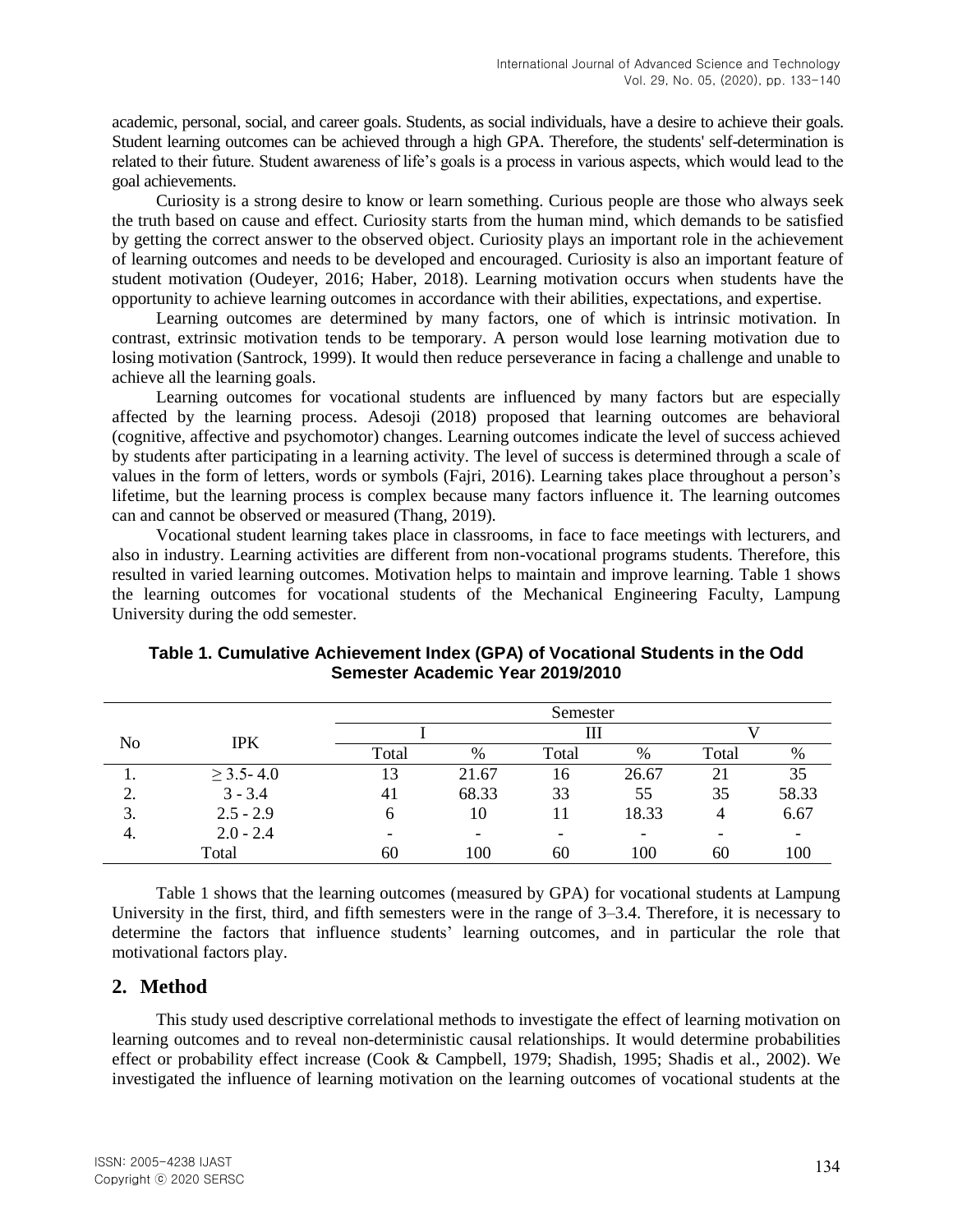Engineering Faculty, Lampung University and identified the dominant factors affecting learning motivation.

The sample was selected using random sampling. Samples were taken from the population at random, without regard to the strata of population members. Samples were obtained directly from the sampling unit, so each sampling unit had the same chance of being sampled (Roscoe, 1975). The number of samples was determined by the Isaac and Michael tables (Isaac, 1981) using an error rate of 5%. The total sample was 40 vocational students in semesters I, III and V of the Engineering Faculty of Lampung University. This study was conducted at the end of the odd semester.

Data on the intrinsic motivation of students were collected using a questionnaire instrument consisting of four aspects derived from the work of Santrock (1999): self-determination (seven statements, items 1–7), curiosity (five statements, items 8–12), challenge (eight statements, items 13–20), and effort (five statements, items 21–25), see Table 2. Learning Motivation was measured with a fourpoint Likert scale: strongly agree, agree, disagree, and strongly disagree. The items were scored from 1 to 4 for favorable statements and from 4 to 1 for unfavorable statements.

#### **Table 2. Aspects of Intrinsic Motivation Measured by the Questionnaire and the Number of Items**

| <b>Measurement Aspects</b> | No. of items |
|----------------------------|--------------|
| Self-determination         |              |
| Curiosity                  |              |
| Challenge                  |              |
| Effort                     |              |
| Total                      |              |

Table 3 shows the results for the reliability of the questionnaire. All of the values for Cronbach's alpha were  $\lt$ , so all of the items contained in the questionnaire were reliable. All tests were internally consistent because they had strong reliability (Maier, U., Wolf, N., & Randler, C., 2016; Bonett, DG, & Wright, TA, 2015; Sebastian Rainsch, 2004).

| Table 3. Reliability Values for Different Aspects of Learning Motivation |  |  |  |
|--------------------------------------------------------------------------|--|--|--|
|--------------------------------------------------------------------------|--|--|--|

| <b>Measurement Aspect</b> | Cronbach's Alpha |
|---------------------------|------------------|
| Self-determination        | 0.84             |
| Curiosity                 | 0.83             |
| Challenge                 | 0,89             |
| Effort                    | 0.92             |
| Total                     | 0.87             |

ANOVA was used to analyze the data and to determine whether the independent variable (learning motivation) influenced the dependent variable (learning outcomes).

### **3. Results and Discussion**

We investigated he effect of four different aspects of learning motivation (self-determination, curiosity, challenge, and effort) on the learning outcomes for vocational students in the Engineering Faculty of Lampung University. The four variables were not removed, see Table 4.

#### **Table 4. Entered or Removed Variables**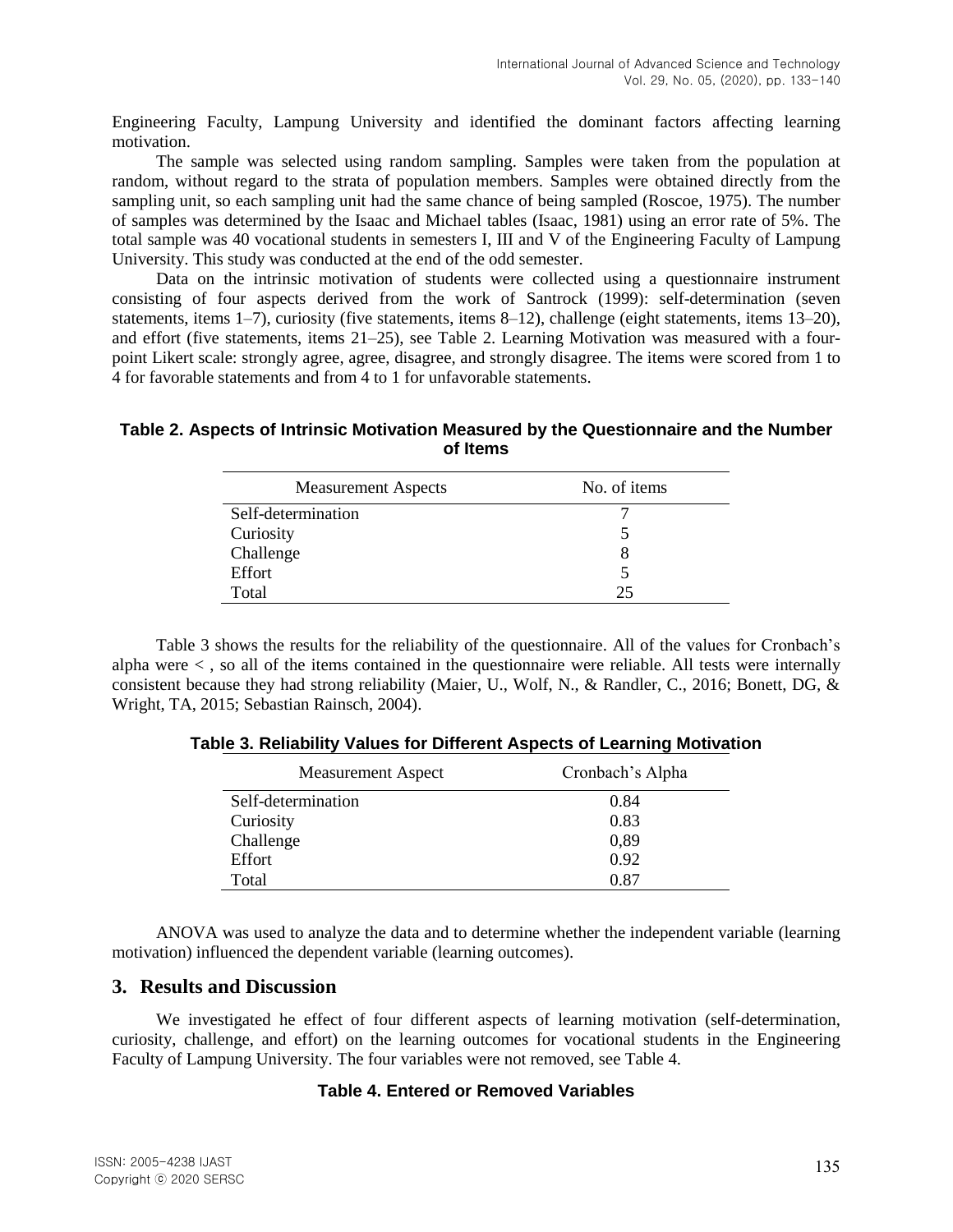| Mode | Variables entered                                      | Variables Removed | Method |
|------|--------------------------------------------------------|-------------------|--------|
|      | Effort<br>Curiosity<br>Self-determination<br>Challenge | -                 | Enter  |

Table 5 shows that the coefficient of determination or R-squared was 0.571 or 57.1%. This finding indicated that the learning motivation (comprising self-determination, curiosity, challenge, and effort) affected 57.1% of the learning outcomes, and other variables influenced the remaining 42.9%.

| <b>Table 5. Coefficient of Determination</b> |                 |           |                    |                            |  |
|----------------------------------------------|-----------------|-----------|--------------------|----------------------------|--|
| Mode                                         | R               | R-squared | Adjusted R-squared | Std. Error of the Estimate |  |
|                                              | $0.756^{\rm a}$ | 0.571     | 0.522              | 0.2104                     |  |

Table 6 shows the results of the ANOVA analysis. This analysis showed that the influence of motivation (X) on the learning outcomes (Y) was statistically significant (significance =  $0.000 < 0.05$ ).

| Model                           | Sum of Squares          | df            | Mean Square    | F      | Sig                  |
|---------------------------------|-------------------------|---------------|----------------|--------|----------------------|
| Regression<br>Residual<br>Total | 2.062<br>1.549<br>3.611 | 4<br>35<br>39 | 0.516<br>0.044 | 11.652 | $0.000$ <sup>a</sup> |

# **Table 6. ANOVA Analysis**

Table 7 shows that the coefficients for self-determination  $(X1)$  and learning outcomes  $(Y)$ , curiosity (X2) and learning outcomes (Y), challenge (X3) and learning outcomes (Y), and effort (X4) and learning outcomes (Y) were all statistically significant (significance  $< 0.05$ ).

#### **Table 7. Coefficients for Learning Motivation Variables**

| Model              |          | Unstandardized<br>Coefficients | Standardized<br>Coefficients | Sig      |       |
|--------------------|----------|--------------------------------|------------------------------|----------|-------|
|                    | B        | <b>Std Error</b>               | <b>Beta</b>                  |          |       |
| 1 (Constant)       | 1.148    | 0.794                          |                              | 1.445    | 0.157 |
| Self-determination | 0.301    | 0.103                          | 0.350                        | 2.908    | 0.006 |
| Curiosity          | 0.434    | 0.107                          | 0.468                        | 4.045    | 0.000 |
| Challenge          | 0.196    | 0.093                          | 0.267                        | 2.113    | 0.042 |
| Effort             | $-0.375$ | 0.132                          | $-0.326$                     | $-2.848$ | 0.007 |

Table 8 shows the influence of different aspects of learning motivation on the learning outcomes.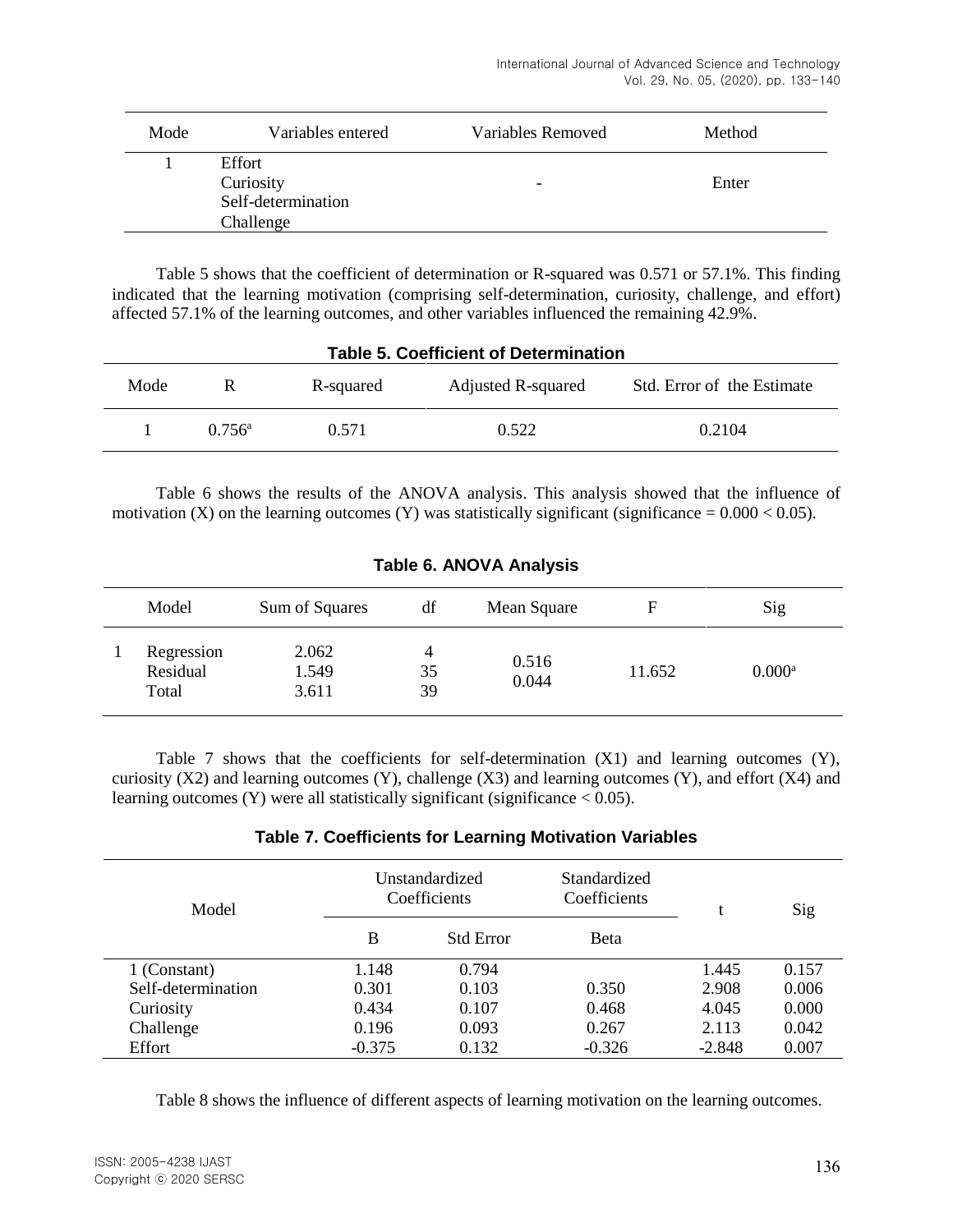| <b>Learning Motivation</b> | Regression         | Correlation Coefficient (r) | R-squared |
|----------------------------|--------------------|-----------------------------|-----------|
| Aspects Variable           | Coefficient (Beta) |                             |           |
| Self-determination         | 0.350              | 0.432                       | 0.571     |
| Curiosity                  | 0.468              | 0.380                       |           |
| Challenge                  | 0.267              | 0.353                       |           |
| Effort                     | 0.326              | 0.453                       |           |

**Table 8. The Influence of Learning Motivation on Learning Outcomes**

The influence of each independent variable on the learning outcomes was calculated as follows:

Effective Influence  $X1 = 0.350 \times 0.432 \times 100 = 15.12\%$ Effective Influence  $X2 = 0.468 \times 0.380 \times 100 = 17.78\%$ Effective Influence  $X3 = 0.267 \times 0.353 \times 100 = 9.43\%$ Effective Influence  $X4 = 0.326 \times 0.453 \times 100 = 14.77\%$ 

We concluded that these four variables influenced 57.1% of the learning outcomes, and curiosity (X2) had the largest influence.

The relative influence of each independent variable on the learning outcomes was calculated as follows:

Relative Influence  $X1 = 15.12\%/57.1\% = 26.48$ Relative Influence  $X2 = 17.78\%/57.1\% = 31.14$ Relative Influence  $X3 = 9.43\%/57.1\% = 16.51$ Relative Influence  $X4 = 14.77\%/57.1\% = 25.87$ 

We concluded that curiosity  $(X2)$  had the largest relative influence on the learning outcomes. It is clear from our analysis that learning motivation influenced the learning outcomes of vocational program students. Motivation, especially intrinsic motivation, influences behavior and conduct in performing activities. People have goals when carrying out an activity, which can be achieved when the activity is approached seriously and passionately. Internal motivation encourages people to achieve their goals.

Motivation involves intensity, direction, and perseverance in achieving goals. Motivation drives an individual's desire to carry out certain activities to achieve a goal. Learning requires motivation. It ensures the activity runs smoothly and maximum results are obtained. Obtaining low grades in a test may cause the student to lose the motivation to attend lectures.

Motivation is a change in energy in a person, which is marked by the appearance of "feeling" and preceded by a response to the existence of goals (Yuliyanti, 2016). Motivation begins with an energy change, characterized by feelings, and is stimulated by goals. For this reason, a person must have a certain goal. A person possessing strong motivation would spare no effort in achieving their goal.

Motivation has three main components: needs, encouragement, and goals (Yuliyanti, 2016; Khadijah, 2016). Needs occur when an individual experiences an imbalance between their expectations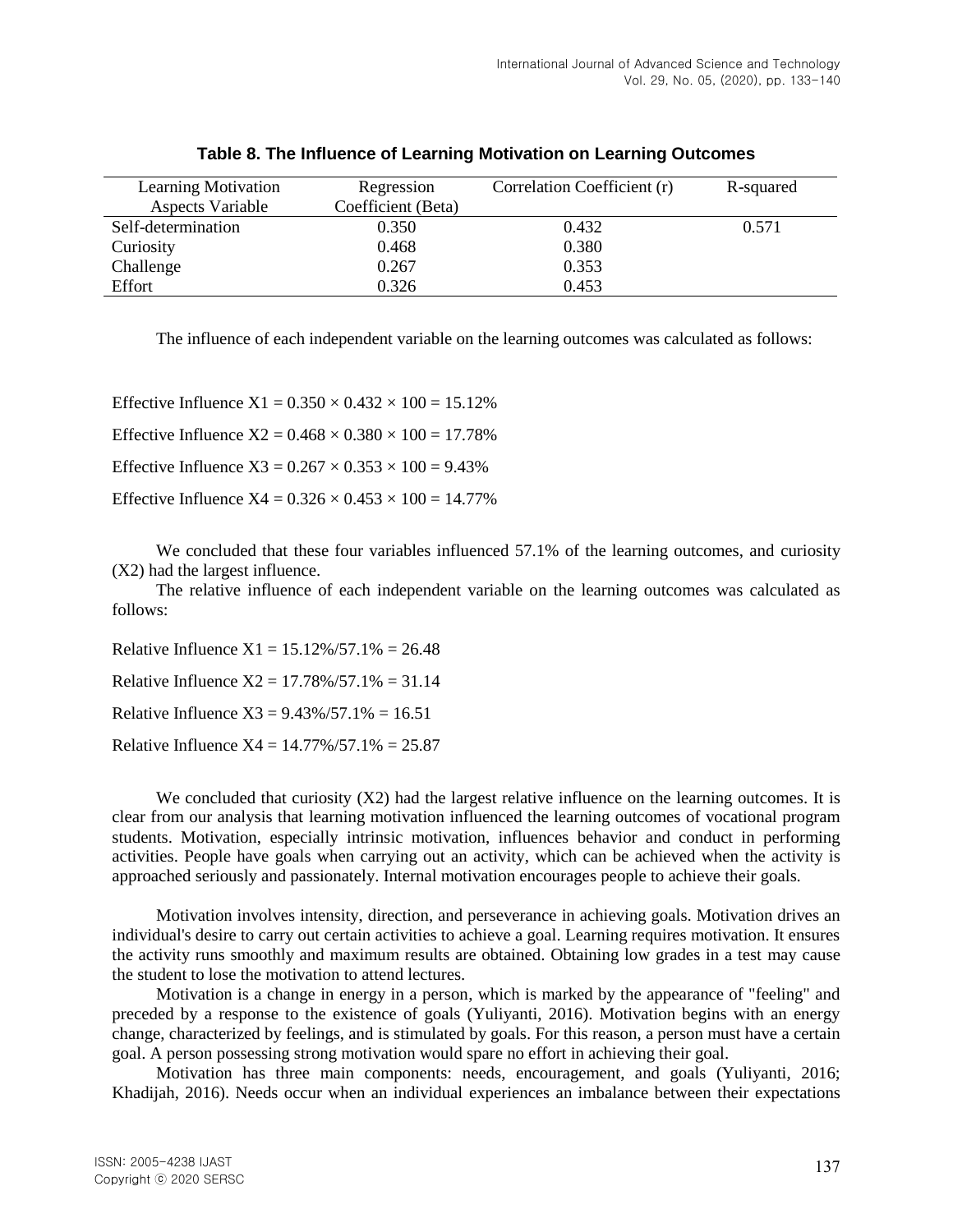and possession. Encouragement is the mental strength to carry out activities to meet expectations. Encouragement is a mental force oriented to goal achievement. Objectives are something an individual wants to achieve, and these goals direct behavior, in our case learning behavior.

Learning motivation is a crucial basis for learning activities. Maslow believes that human behavior is generated and directed by certain needs, such as physiological needs, security, love, appreciation, selfactualization, knowing and understanding, and aesthetic needs. These needs can motivate individual behavior (Andjarwati, 2015).

Intrinsic motivation is the most important aspect of motivation for achieving learning outcomes. Intrinsic motivation arises from oneself and is not influenced by external factors. Every individual possesses an urge to do something. People driven by intrinsic motivation would spare no effort to achieve their goals. In contrast, extrinsic motivation has less influence on people achieving their goals, as the individuals are driven by external influences (Emda, 2018; Maulana, 2015).

In this study, we found that learning motivation, and especially curiosity, had a large influence on learning outcomes. Curiosity has both positive and negative sides. The positive side encourages a person to treat things diligently. The negative side causes a person to examine the hidden, silent and trivial matter. Positive curiosity is expected to have beneficial effects on oneself and others, while negative curiosity causes suspicion or loss.

Curiosity can also affect people's feelings. People are compelled to do something that one does not understand. Curiosity allows a person to gain experience and knowledge and begins with a feeling of restlessness (Engel, 2015). Mustari (2011) proposed that curiosity was an emotion related to natural information-seeking behavior. It manifests itself in exploration and learning activities. Curiosity is driven by emotions, as it involves the desire to understand new things, and it is also a source of motivation in the learning process.

Strong curiosity increases knowledge. It is a natural emotion when encountering something new and encourages people to investigate and deepen their understanding.

Curiosity is a natural state for people. Pathak (2017) explained, "Curiosity as a psychological phenomenon is more recent than its historical usage. William James, one of the first to discuss curiosity in psychological terms, described it as an instinct-driven biological function along with eating, drinking, breathing, and procreating. In that context, the desire to know is a natural reaction to particular situations of not knowing. Children, constantly engaging in exploratory behavior and asking questions, are acting on that curiosity. Not surprisingly, most of the literature on curiosity deals with the cognitive development of children." Children possess a great sense of curiosity, and children learn faster and better compared with adults. From an early age, this natural curiosity makes children good students, and this curiosity can be trained and developed to improve the learning process by making it more efficient and effective.

Curiosity affects the learning process by making it easier to concentrate and focus on the learning material and motivates the student to learn more about a subject. Curiosity leads to a desire to learn, just as hunger drives someone to eat. Children actively find information about what they are learning. Individuals learn better when driven by curiosity. Curiosity is one of the supporting factors for child learning, be it in the classroom, community, or daily life. Curious students often ask or read about the subject more widely than the scope of set textbooks and discuss the subject frequently.

According to Engel (2015), curiosity occurs when someone sees an object, touches it, or carries out additional actions to gain knowledge. They then ask others questions, experiment, research related literature, and organize their thoughts to better understand the subject. Anwar (2009) proposed that curiosity involves: (1) enthusiastically seeking answers, asking questions, reading through related literature, or making observations, (2) observing an object in an attempt to gain additional knowledge (3) being enthusiastic about the scientific process, and (4) questioning each step of an activity. At each step, a curious person actively asks questions about the intent and purpose of the activity.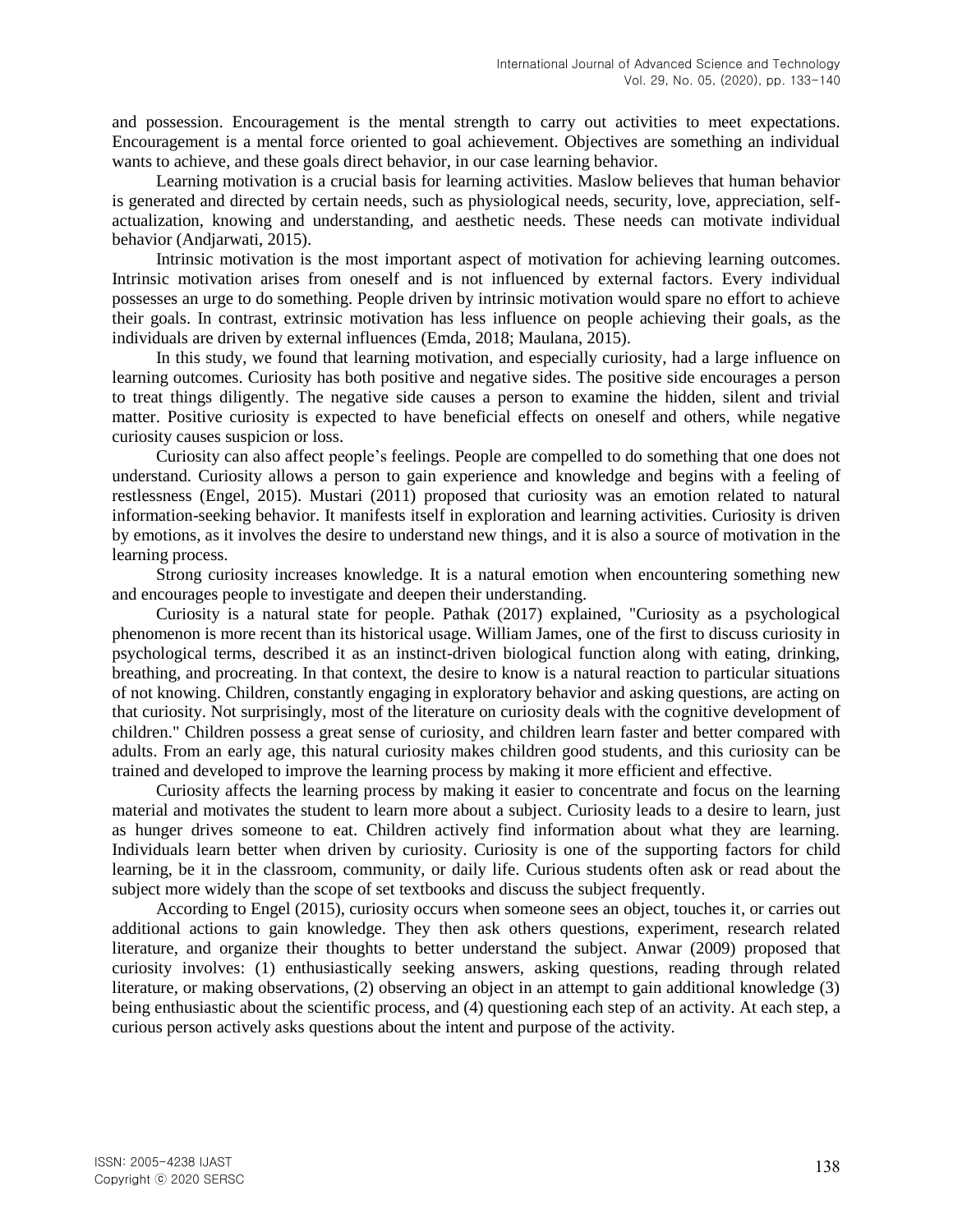### **4. Conclusions**

In this study, we found that learning motivation, especially intrinsic motivation, improved the learning outcomes for vocational students. Curiosity had the greatest influence, with greater curiosity leading to improved learning outcomes. This finding leads to the conclusion that as greater curiosity results in improved student learning outcomes, it is necessary to include in vocational programs learning activities that trigger student curiosity. This research could be utilized as a reference for future studies of learning motivation. A more standardized questionnaire instrument could be used to measure the learning motivation aspects for vocational students. It would encourage more comprehensive aspects of measuring learning motivation.

The discussion of this study has not been completed because learning outcomes are measured as a whole. However, it is possible to be measured as an independent variable. The causal relationship between the two separate variables requires further research.

Empirical data was unable to prove whether student learning outcomes influenced by curiosity variables change or remain. This study did not show how the four aspects of learning motivation are related to cognitive, affective, and psychomotor learning outcomes. The relationship between the three aspects of the learning outcomes described in this study needed to be identified to determine the influence of each aspect of learning motivation.

# **References**

- [1] Adesoji, F. A. (2018). Bloom taxonomy of educational objectives and the modification of cognitive levels. *Advances in Social Sciences Research Journal*, *5*(5).
- [2] Andjarwati, T. (2015). Motivasi dari sudut pandang teori hirarki kebutuhan Maslow, teori dua faktor Herzberg, teori xy Mc Gregor, dan teori motivasi prestasi Mc Clelland. *JMM17: Jurnal Ilmu Ekonomi dan Manajemen*, *2*(01).
- [3] Anwar, H. (2009). Penilaian Sikap Ilmiah Dalam Pembelajaran Sains, *Jurnal Pelangi* Volume 2.
- [4] Bonett, D. G., & Wright, T. A. (2015). Cronbach's alpha reliability: Interval estimation, hypothesis testing, and sample size planning. *Journal of Organizational Behavior*, *36*(1), 3-15.
- [5] Cook, DT & Campbell, DT. (1979). *Quasi Experimentation: Design & Analysis for Field Settings.* Houghton Mifflin Company: Boston.
- [6] Donald Ary. Lucy Cheser Jacobs, Chris Sorensen. (2010). *Introduction to Research in Education: Eight Edition*. Canada: Nelson Education Ltd.
- [7] Effendi, H. (2020). Motivasi Belajar Matematika Siswa Kelas 5 SDIT Al Husna Pelemkerep Kecamatan Mayong Kabupaten Jepara. *Waspada (Jurnal Wawasan Pengembangan Pendidikan)*, *4*(2), 48-62.
- [8] Emda, A. (2018). Kedudukan Motivasi Belajar Siswa Dalam Pembelajaran. *Lantanida Journal*, *5*(2), 172-182.
- [9] Engel, S. (2015). *The Hungry Mind, The Curiosity in Childhood.* United States Of America: Harvard University Press.
- [10] Estrada, J. A. C., González-Mesa, C. G., Llamedo, R., Martínez, B. S., & Pérez, C. R. (2019). The impact of cooperative learning on peer relationships, intrinsic motivation and future intentions to do sport. *Psicothema*, *31*(2), 163-169.Gade, D. W. (2011). *Curiosity, Inquiry, and The Geographical Imagination*. New York: Peter Lang Publishing Inc.
- [11] Fajri Ismail, (2016). *Pengantar Evaluasi Pendidikan*, Palembang: Karya Sukses Mandiri (KSM).
- [12] Field, S., Hoffman, A., & Posch, M. (1997). Self-Determination during Adolescence A Developmental Perspective. Journal of Remedial and Special Education, Volume 18, Number 5, September/October 1997, Pages 285-293.
- [13] Haber, N., Mrowca, D., Fei-Fei, L., & Yamins, D. L. (2018). Emergence of structured behaviors from curiosity-based intrinsic motivation. *arXiv preprint arXiv:1802.07461*.
- [14] Harmoko, A. R., & Nasution, E. S. (2020). Dinamika Demotivasi Berprestasi Dalam Belajar Pada Siswa Sekolah Dasar. *Ikra-Ith Humaniora: Jurnal Sosial dan Humaniora*, *4*(2), 125-134.
- [15] Hargito, E. (2020). Peningkatan Motivasi Dan Hasil Belajar Pkn Melalui Model Pembelajaran Olimpiade Bagi Siswa Kelas Vi Sd Negeri Iv Baturetno Tahun 2015/2016. *Elementary School (Jurnal Pendidikan dan Pembelajaran Ke-SD-an*, *7*(1), 69-76.
- [16] Hoffman, J., & Bennett, N. (2018). Employee Commitment To A Self-Directed Work Team Transition: Self Determination Theory Observed In Direct Labor. *2017-2018 Officers President President-Elect*, 90.
- [17] Idzhar, A. (2016). Peranan Guru dalam Meningkatkan Motivasi Belajar Siswa. *Jurnal office*, *2*(2), 221-228.
- [18] Khadijah, U. L. S., Rejeki, D. S., Sukaesih, S., & Anwar, R. K. (2016). Literasi informasi motivasi berwirausaha ibu rumah tangga Kelurahan Nagasari Kabupaten Karawang Barat. *Jurnal Kajian Informasi & Perpustakaan*, *4*(2), 149-160.
- [19] Maier, U., Wolf, N., & Randler, C. (2016). Effects of a computer-assisted formative assessment intervention based on multiple-tier diagnostic items and different feedback types. *Computers & Education*, *95*, 85-98.
- [20] Manizar, E. (2015). Peran Guru Sebagai Motivator dalam Belajar. *Tadrib: Jurnal Pendidikan Agama Islam*, *1*(2), 204-222.